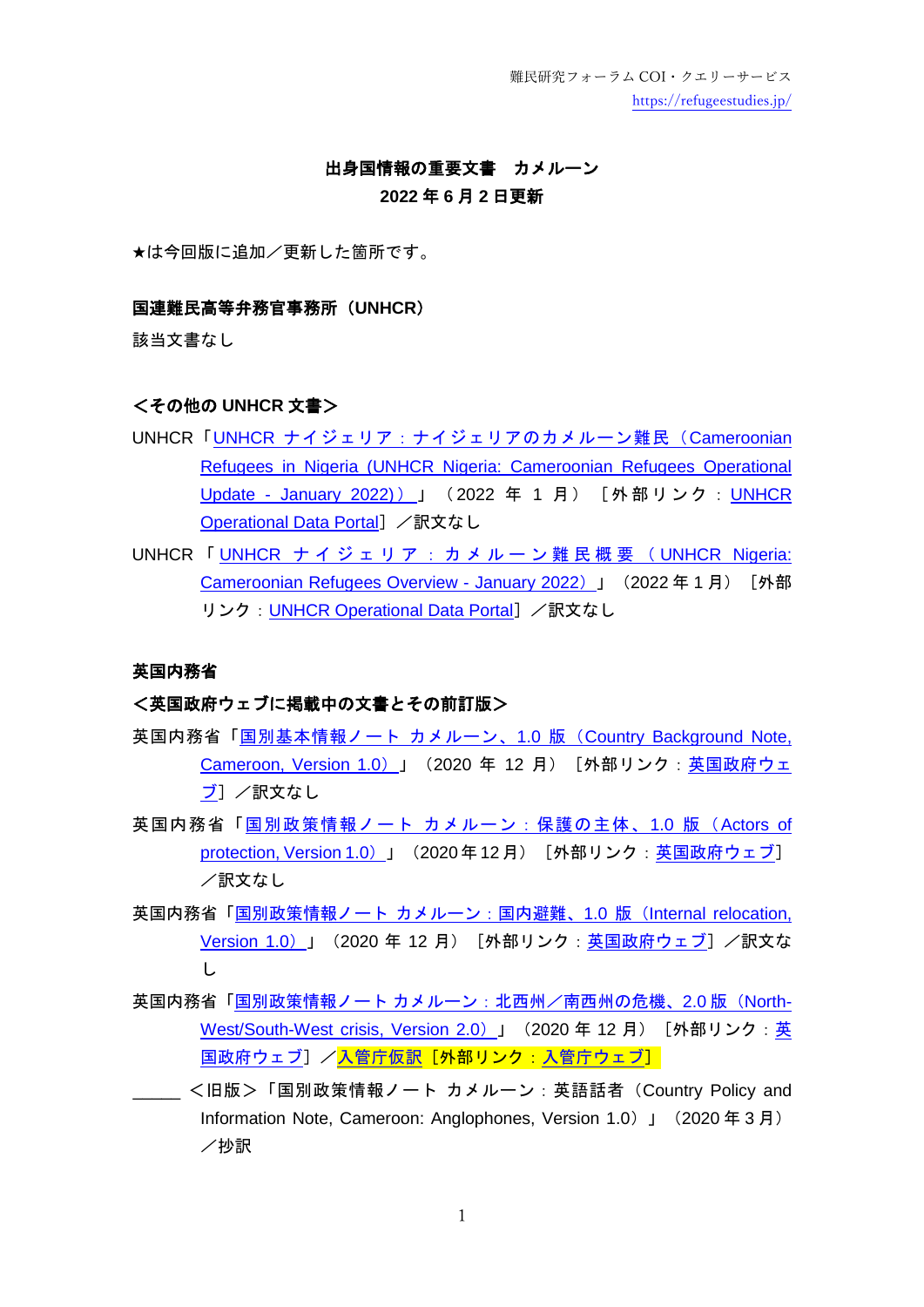英国内務省「国別政策及び情報ノート [カメルーン:性的志向、ジェンダー・アイデン](https://assets.publishing.service.gov.uk/government/uploads/system/uploads/attachment_data/file/865882/Cameroon_-_SOGIE_-_CPIN_-_v1.0__Final_Feb_20__Gov.uk.pdf) ティティ又は表現、1.0 版([Country Policy and Information Note -](https://assets.publishing.service.gov.uk/government/uploads/system/uploads/attachment_data/file/865882/Cameroon_-_SOGIE_-_CPIN_-_v1.0__Final_Feb_20__Gov.uk.pdf) Cameroon: [Sexual orientation and gender identity or expression, Version 1.0](https://assets.publishing.service.gov.uk/government/uploads/system/uploads/attachment_data/file/865882/Cameroon_-_SOGIE_-_CPIN_-_v1.0__Final_Feb_20__Gov.uk.pdf)) J (2020) 年 2 月) [外部リンク[:英国政府ウェブ\]](https://www.gov.uk/government/collections/country-policy-and-information-notes)/<mark>入管庁仮訳[外部リンク[:入管](https://www.moj.go.jp/isa/publications/materials/nyuukokukanri03_00045.html)</mark> [庁ウェブ\]](https://www.moj.go.jp/isa/publications/materials/nyuukokukanri03_00045.html)

#### <その他の英国政府ウェブから既に削除されている文書>

英国内務省[「出身国情報重要情報文書](https://www.moj.go.jp/isa/publications/materials/nyuukokukanri03_00059.html) カメルーン(仮訳)」(2009 年 3 月 16 日)  $\overline{\phantom{a}$ 【外部リンク:入管庁ウェブ】 ※CPIN 以前の文書

英国内務省「出身国情報報告」[カメルーン\(仮訳\)」](https://www.moj.go.jp/isa/publications/materials/nyuukokukanri03_00059.html)(2007 年 8 月 28 日)[外部リ ンク[:入管庁ウェブ\]](https://www.moj.go.jp/isa/publications/materials/nyuukokukanri03_00045.html) ※CPIN 以前の文書

## オーストラリア外務貿易省(**DFAT**)

該当なし

### 欧州連合難民機関(**EUAA**)/旧欧州難民支援事務所(**EASO**)

- EUAA「クエリー回答「Q13-2022[\]カメルーン:国軍からの自発的な退役\(](https://coi.euaa.europa.eu/administration/easo/PLib/2022_02_Q13_EUAA_COI_Query_Response_Voluntary%20resignation_CAMEROON.pdf)Voluntary [resignation from the armed forces](https://coi.euaa.europa.eu/administration/easo/PLib/2022_02_Q13_EUAA_COI_Query_Response_Voluntary%20resignation_CAMEROON.pdf)) 」 (2022年2月17日) [外部リンク: [EUAA COI Portal](https://coi.euaa.europa.eu/Pages/home.aspx)] /訳文なし
- EUAA「クエリー回答 [Q2-2022] カメルーン:ヤウンデとドゥアラにおける身寄りの ない女性の状況 ([Situation of single women in Yaoundé and Douala](https://coi.euaa.europa.eu/administration/easo/PLib/2022_01_Q2_EUAA_COI_Query_Response_CAMEROON_Single_Women.pdf))」 (2022年1月26日) [外部リンク: [EUAA COI Portal](https://coi.euaa.europa.eu/Pages/home.aspx)] /訳文なし
- EASO「クエリー回答 [Q44-2021] カメルーン:人身取引 (Trafficking in Human [Beings \(THB\)](https://coi.euaa.europa.eu/administration/easo/PLib/2021_11_Q44_EASO_COI_Query_Response_THB_CAMEROON.pdf)) 」 (2021年11月16日) [外部リンク: [EUAA COI Portal](https://coi.euaa.europa.eu/Pages/home.aspx)] /訳文なし
- EASO「クエリー回答[Q27-2021[\]カメルーン:ドゥアラおよびヤウンデの国内避難](https://www.ecoi.net/en/file/local/2058902/2021_08_Q27_EASO_COI_Query_Response_CAMEROON_IDPs.pdf) 民と帰還民:[Internally displaced persons \(IDPs\) and returnees in Douala and](https://www.ecoi.net/en/file/local/2058902/2021_08_Q27_EASO_COI_Query_Response_CAMEROON_IDPs.pdf)  [Yaoundé](https://www.ecoi.net/en/file/local/2058902/2021_08_Q27_EASO_COI_Query_Response_CAMEROON_IDPs.pdf)) 」 (2021年8月24日) [外部リンク: [ecoi](https://www.ecoi.net/)] /訳文なし
- EASO「クエリー回答 [Q23-2021] カメルーン: カメルーンの LGBT の人びと ([LGBT people in Cameroon](https://www.ecoi.net/en/file/local/2058237/2021_08_Q23_EASO_COI_Query_Response_CAMEROON_LGBT.pdf))」 (2021年8月11日) [外部リンク: [ecoi](https://www.ecoi.net/)] /訳文なし
- EASO[「クエリー回答:英語圏の治安・人権状況\(](https://coi.euaa.europa.eu/administration/easo/PLib/2019_12_CAMEROON_Query_Political_Rights_Q41.pdf)Brief update on the security and [human rights situation in the Anglophone regions, following the 2018](https://coi.euaa.europa.eu/administration/easo/PLib/2019_12_CAMEROON_Query_Political_Rights_Q41.pdf)  [presidential elections \(22 October 2018 –](https://coi.euaa.europa.eu/administration/easo/PLib/2019_12_CAMEROON_Query_Political_Rights_Q41.pdf) 10 December 2019) )」(2019 年